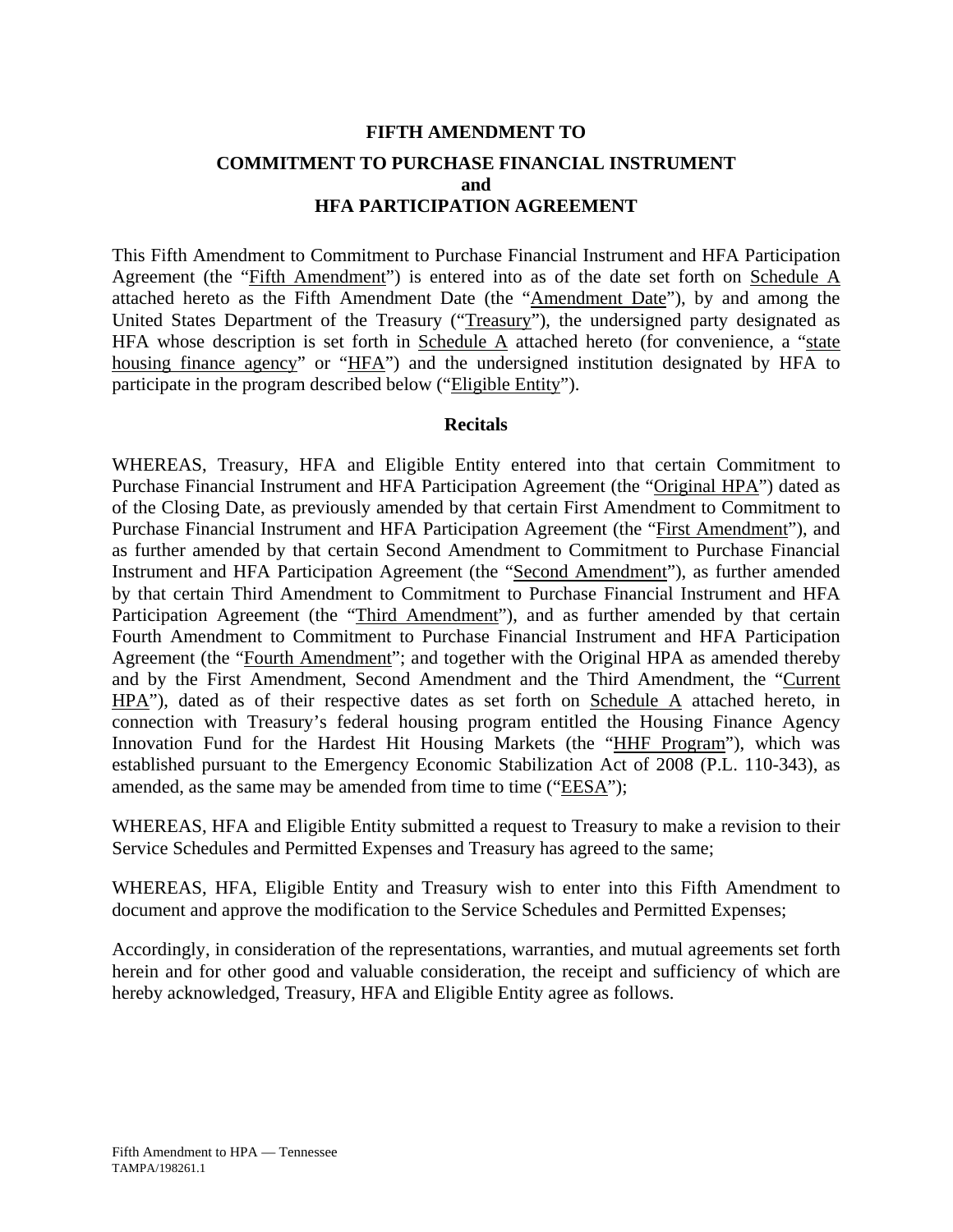## **Agreement**

## **1. Amendments**

A. Definitions. All references in the Current HPA to the "Agreement" shall mean the Current HPA, as further amended by this Fifth Amendment; and all references in the Current HPA to Schedules A or B shall mean the Schedules A or B attached to this Fifth Amendment. All references herein to the "HPA" shall mean the Current HPA, as further amended by this Fifth Amendment.

B. Schedule A. Schedule A attached to the Current HPA is hereby deleted in its entirety and replaced with Schedule A attached to this Fifth Amendment.

C. Schedule B. Schedule B attached to the Current HPA is hereby deleted in its entirety and replaced with Schedule B attached to this Fifth Amendment.

# **2. Representations, Warranties and Covenants**

A. HFA and Eligible Entity. HFA and Eligible Entity, each for itself, make the following representations, warranties and covenants to Treasury and the truth and accuracy of such representations and warranties and compliance with and performance of such covenants are continuing obligations of HFA and Eligible Entity, each as to itself. In the event that any of the representations or warranties made herein cease to be true and correct or HFA or Eligible Entity breaches any of its covenants made herein, HFA or Eligible Entity, as the case may be, agrees to notify Treasury immediately and the same shall constitute an Event of Default under the HPA.

(1) HFA and Eligible Entity each hereby certifies, represents and warrants as of the date hereof that each of the representations and warranties of HFA or Eligible Entity, as applicable, contained in the HPA are true, correct, accurate and complete in all material respects as of the date hereof. All covenants of HFA or Eligible Entity, as applicable, contained in the HPA shall remain in full force and effect and neither HFA, nor Eligible Entity is in breach of any such covenant.

(2) Eligible Entity has the full corporate power and authority to enter into, execute, and deliver this Fifth Amendment and any other closing documentation delivered to Treasury in connection with this Fifth Amendment, and to perform its obligations hereunder and thereunder.

(3) HFA has the full legal power and authority to enter into, execute, and deliver this Fifth Amendment and any other closing documentation delivered to Treasury in connection with this Fifth Amendment, and to perform its obligations hereunder and thereunder.

## **3. Miscellaneous**

A. The recitals set forth at the beginning of this Fifth Amendment are true and accurate and are incorporated herein by this reference.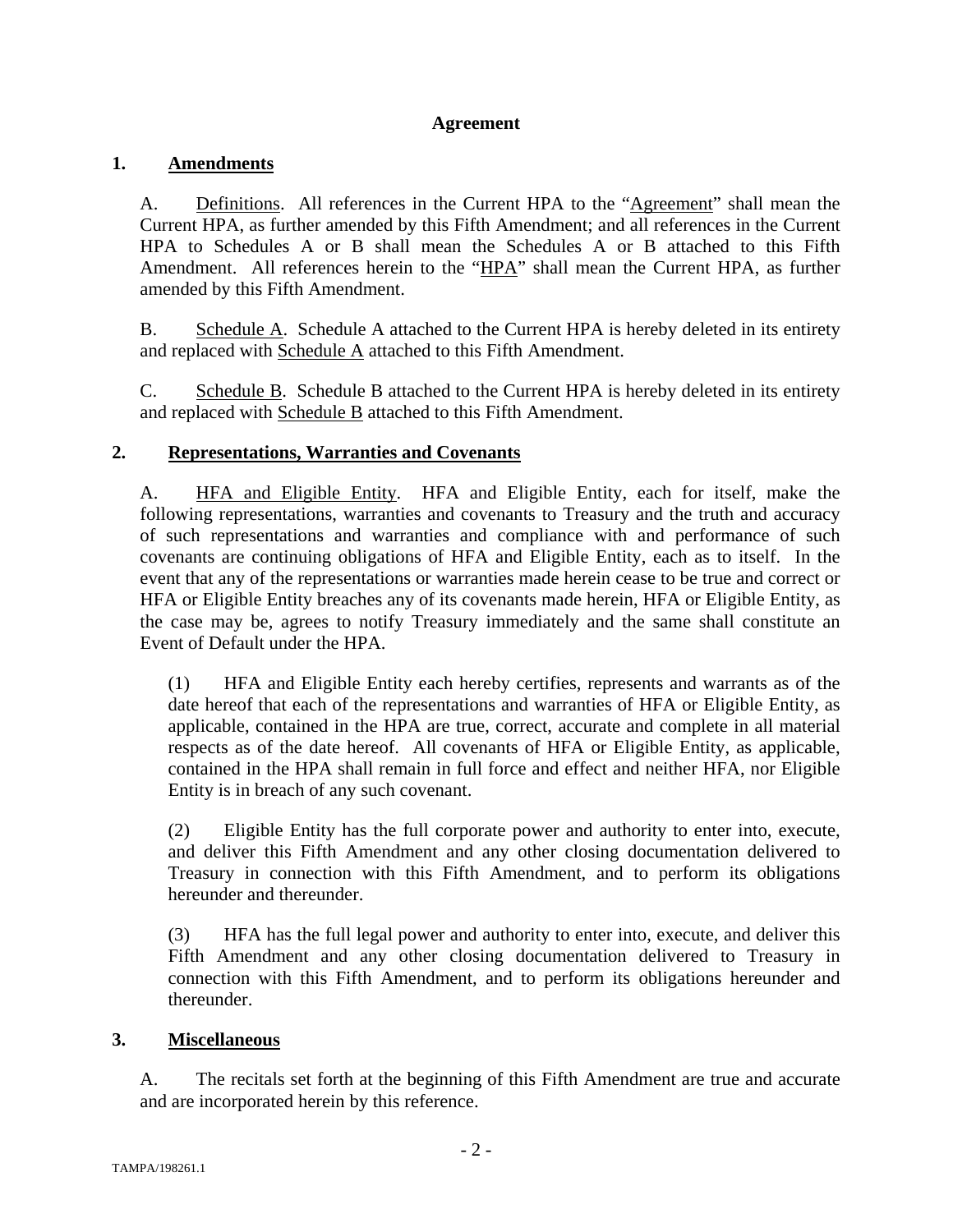B. Capitalized terms used but not defined herein shall have the meanings ascribed to them in the HPA.

C. Any provision of the HPA that is determined to be prohibited or unenforceable in any jurisdiction shall, as to such jurisdiction, be ineffective to the extent of such prohibition or unenforceability without invalidating the remaining provisions of the HPA, and no such prohibition or unenforceability in any jurisdiction shall invalidate such provision in any other jurisdiction.

D. This Fifth Amendment may be executed in two or more counterparts (and by different parties on separate counterparts), each of which shall be deemed an original, but all of which together shall constitute one and the same instrument. Facsimile or electronic copies of this Fifth Amendment shall be treated as originals for all purposes.

## [SIGNATURE PAGE FOLLOWS; REMAINDER OF PAGE INTENTIONALLY LEFT BLANK]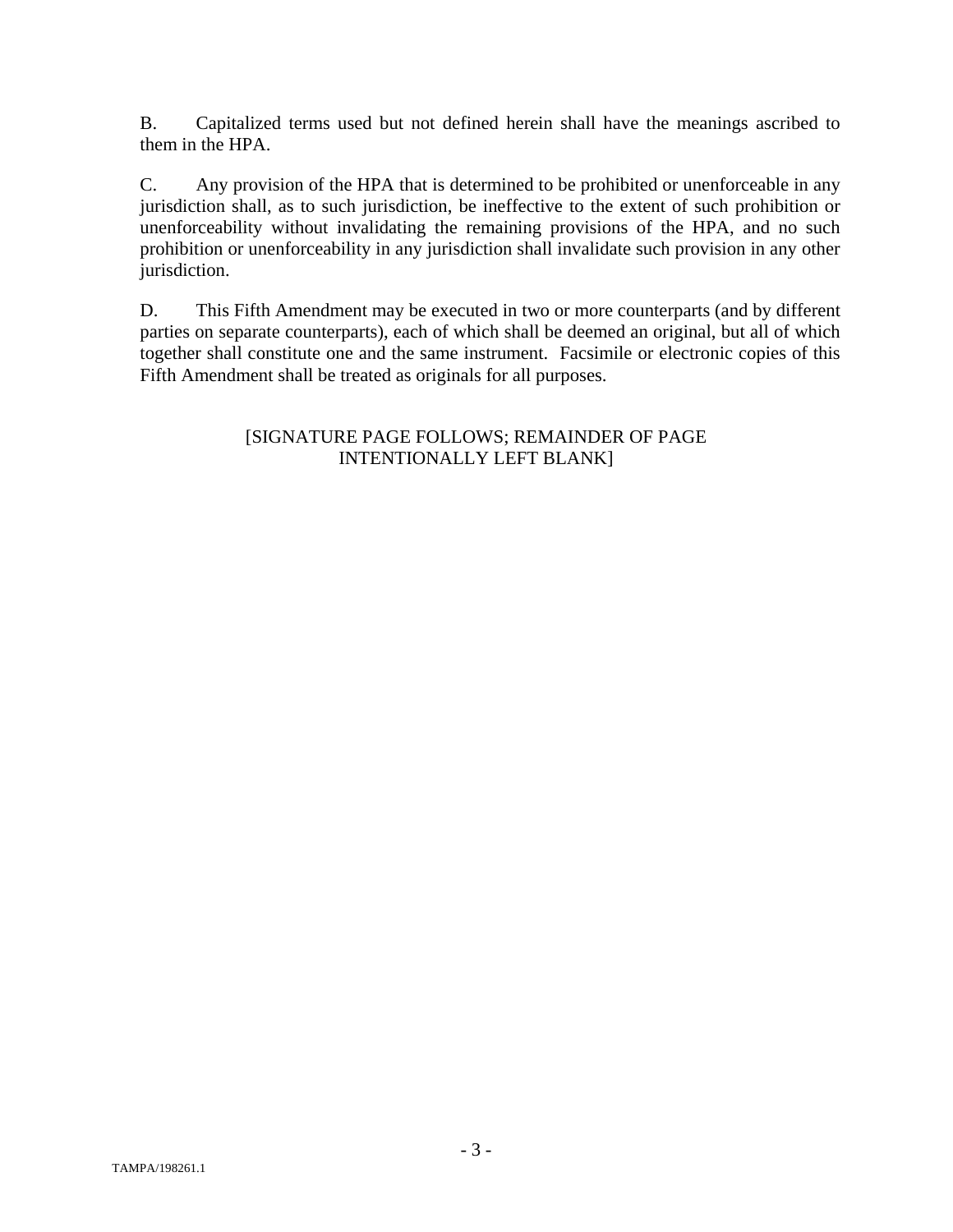**In Witness Whereof**, HFA, Eligible Entity and Treasury by their duly authorized officials hereby execute and deliver this Fifth Amendment to Commitment to Purchase Financial Instrument and HFA Participation Agreement as of the Amendment Date.

## **HFA**: **TREASURY**:

TENNESSEE HOUSING DEVELOPMENT **AGENCY** 

UNITED STATES DEPARTMENT OF THE **TREASURY** 

By:  $/s/\text{Ted R. Fellman}$  By: Name: Ted R. Fellman Name: Timothy G. Massad

Title: Executive Director Title: Assistant Secretary for Financial Stability

### **ELIGIBLE ENTITY**:

TENNESSEE HOUSING DEVELOPMENT **AGENCY** 

By: /s/ Ted R. Fellman Name: Ted R. Fellman Title: Executive Director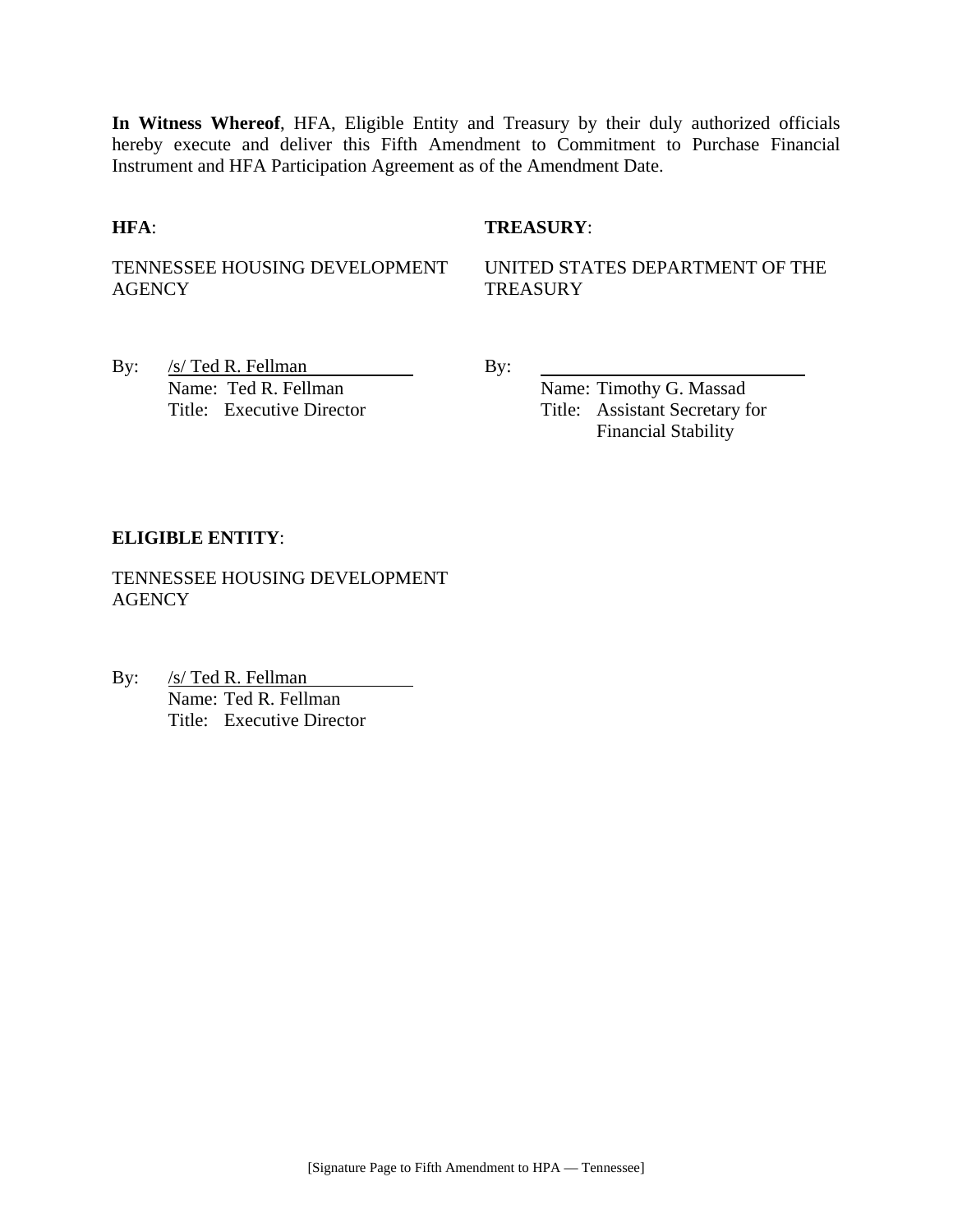# **EXHIBITS AND SCHEDULES**

Schedule A Basic Information

Schedule B Service Schedules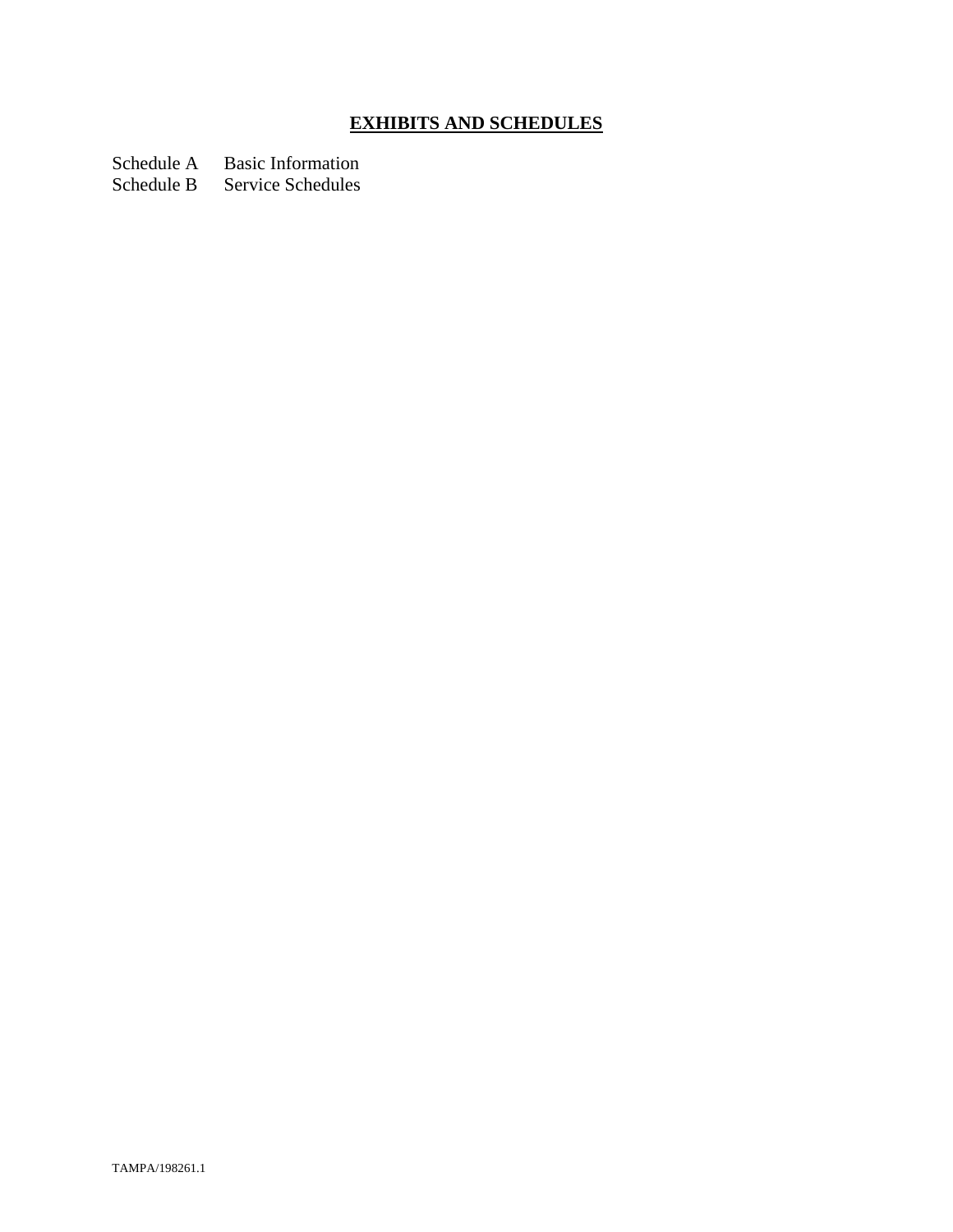## **SCHEDULE A**

## **BASIC INFORMATION**

Eligible Entity Information: Name of the Eligible Entity: Tennessee Housing Development Agency<sup>1</sup> Corporate or other organizational form: body, politic and corporate; political subdivision and instrumentality of the State of Tennessee, established and existing under the Tennessee Housing Development Agency Act, Tenn. Code Ann. § 13-23-101 et seq. Jurisdiction of organization: Tennessee Notice Information:

HFA Information:

Name of HFA: Tennessee Housing Development Agency<sup>1</sup>

Organizational form: body, politic and corporate; political subdivision and instrumentality of the State of Tennessee, established and existing under the Tennessee Housing Development Agency Act, Tenn. Code Ann. § 13-23-101 et seq.

Date of Application: September 1, 2010

For the avoidance of doubt, THDA has no obligation to ensure that the funds in the Depository Account are collateralized should the amount of money in the account be in excess of the FDIC insurance limits.

1

<sup>&</sup>lt;sup>1</sup> References in the Agreement to the term "HFA" shall mean the Tennessee Housing Development Agency ("THDA") in its capacity as an HFA as such term is used in the Agreement; references in the Agreement to the term "Eligible Entity" shall mean THDA, in its capacity as Eligible Entity as such term is used in the Agreement.

Notwithstanding anything to the contrary in the Agreement, (A) for purposes of Section 4(G) thereof, annual audited financial statements shall be due no later than one hundred eighty (180) days after the end of THDA's fiscal year, and (B) for purposes of Section 7 thereof, the powers and authority of THDA shall be governed and construed in accordance with the laws of the State of Tennessee.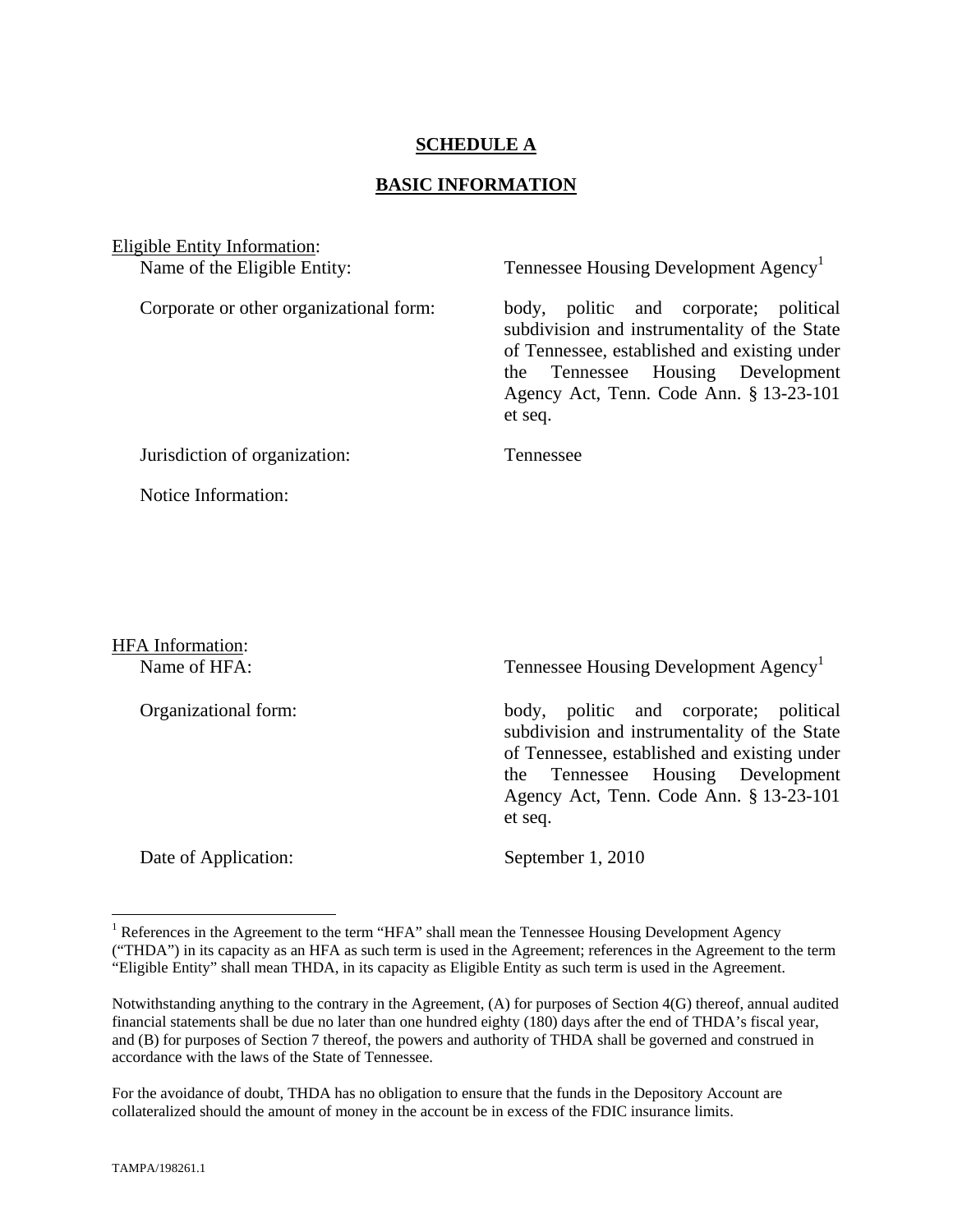| Date of Action Plan:                                                                | September 1, 2010                                                                                                                                            |
|-------------------------------------------------------------------------------------|--------------------------------------------------------------------------------------------------------------------------------------------------------------|
| Notice Information:                                                                 | Same as notice information for Eligible<br>Entity                                                                                                            |
| Program Participation Cap:                                                          | \$217,315,593.00                                                                                                                                             |
| Portion of Program Participation Cap<br><b>Representing Original HHF Funds:</b>     | N/A                                                                                                                                                          |
| Portion of Program Participation Cap<br><b>Representing Unemployment HHF Funds:</b> | \$81,128,260.00                                                                                                                                              |
| Permitted Expenses:                                                                 | \$27,375,192.24                                                                                                                                              |
| <b>Closing Date:</b>                                                                | September 23, 2010                                                                                                                                           |
| <b>First Amendment Date:</b>                                                        | September 29, 2010                                                                                                                                           |
| <b>Second Amendment Date:</b>                                                       | December 16, 2010                                                                                                                                            |
| Third Amendment Date:                                                               | May 25, 2011                                                                                                                                                 |
| <b>Fourth Amendment Date:</b>                                                       | September 28, 2011                                                                                                                                           |
| <b>Fifth Amendment Date:</b>                                                        | December 8, 2011                                                                                                                                             |
| <b>Eligible Entity Depository Account Information:</b>                              | See account information set forth in the<br>Depository Account Control Agreement<br>between<br>Treasury and Eligible<br>Entity<br>regarding the HHF Program. |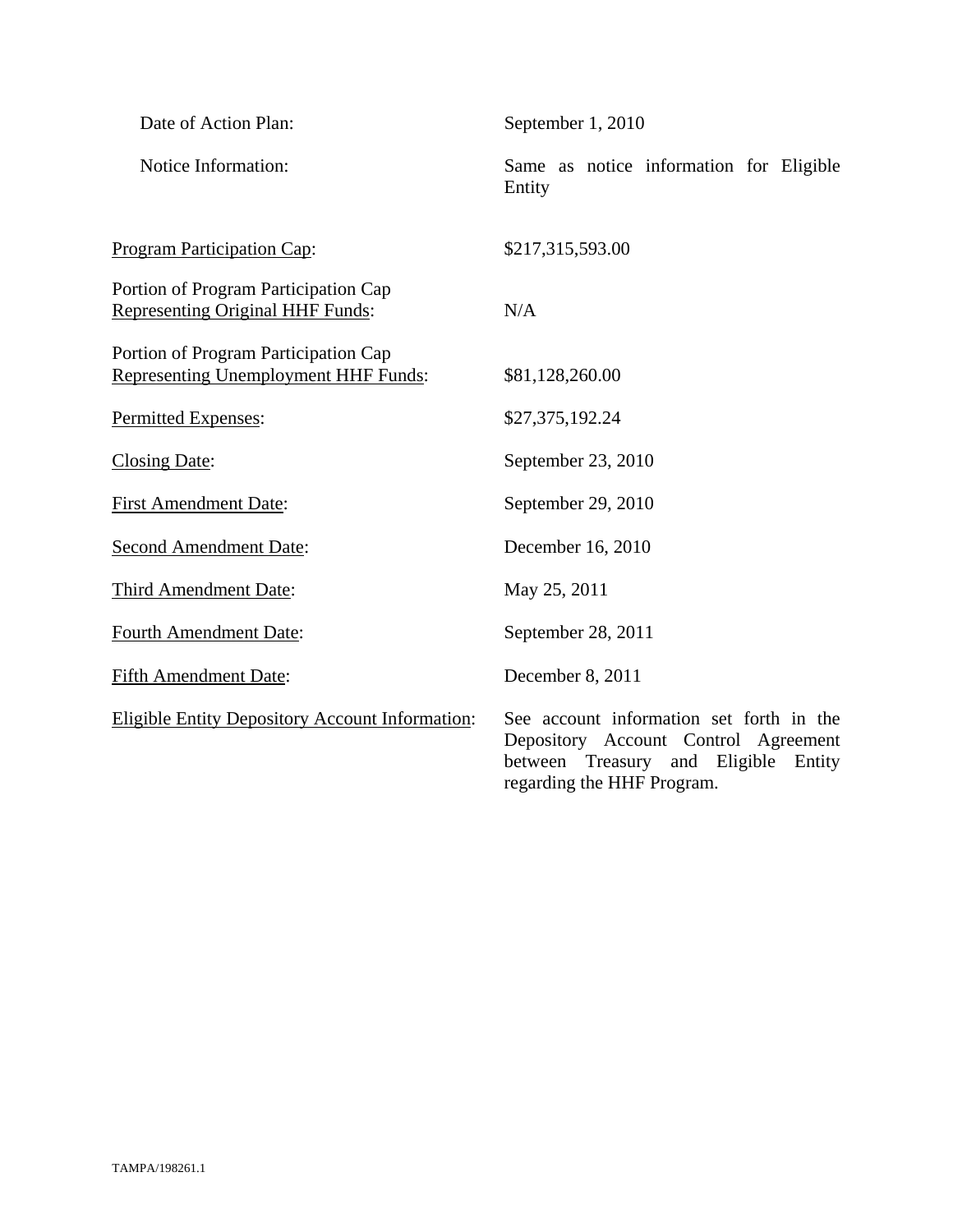## **SCHEDULE B**

## **SERVICE SCHEDULES**

The Service Schedules attached as Schedule B to the Current HPA are hereby deleted in their entirety and replaced with the attached Service Schedules (numbered sequentially as Service Schedule B-1, Service Schedule B-2, et. seq.), which collectively comprise Schedule B to the HPA.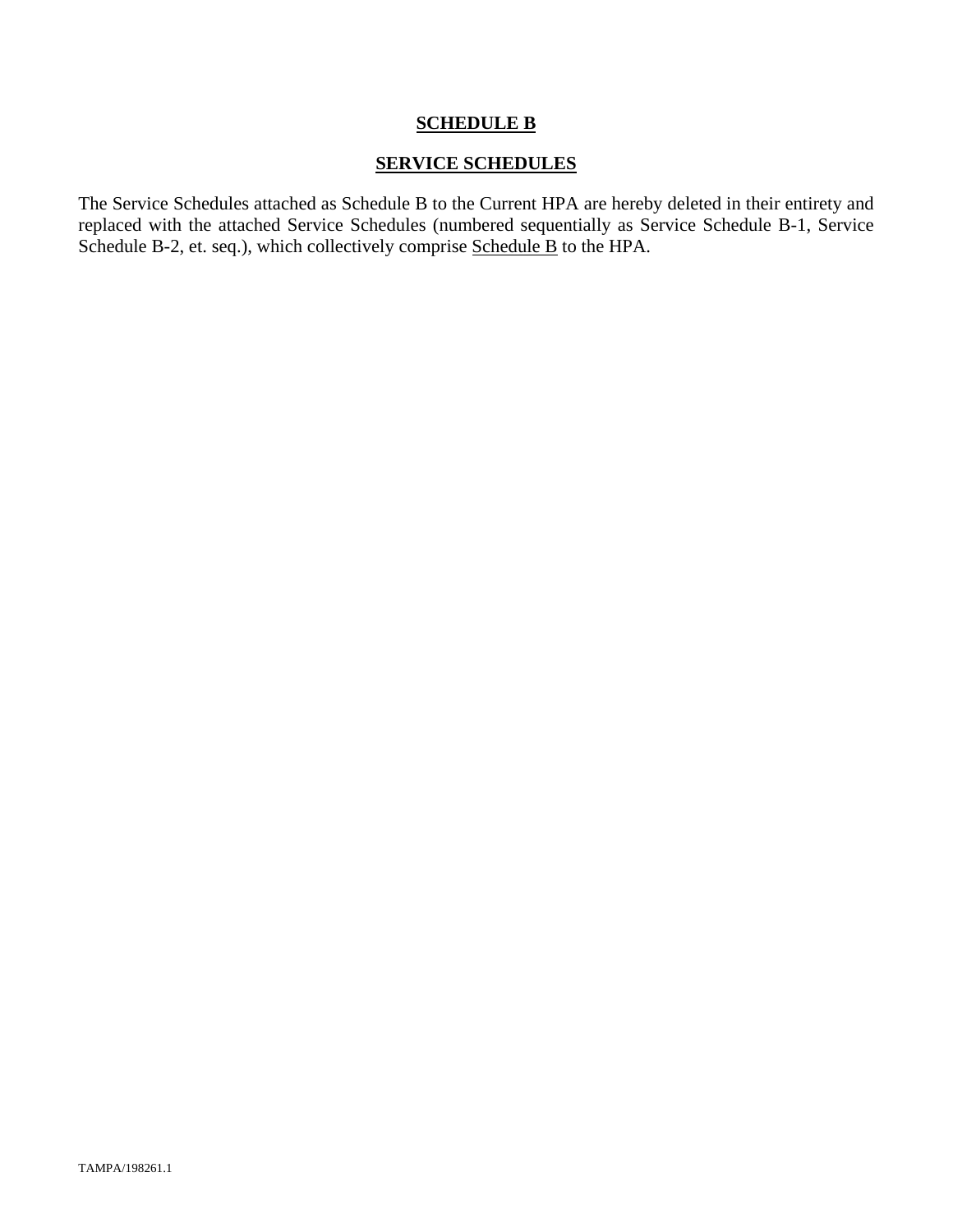# **SCHEDULE B-1**

# **Tennessee Housing Development Agency**

# **Hardest Hit Fund Program (HHFP)**

# **Summary Guidelines**

| <b>Program Overview</b>                                                        | The Tennessee Housing Development Agency (THDA) Hardest<br>Hit Fund Program (HHFP) will provide loans to unemployed or<br>substantially underemployed homeowners who, through no fault<br>of their own, are financially unable to make their mortgage<br>payments and are in danger of losing their homes to foreclosure.<br>Loan proceeds will be used to pay all mortgage and mortgage-<br>related expenses (e.g., property taxes, homeowner insurance,<br>homeowner dues) until the homeowner secures employment or<br>completes training for a new career. For homeowners who have<br>found a new job, but accumulated payment arrearages,                                                                                                                                                                                                        |
|--------------------------------------------------------------------------------|-------------------------------------------------------------------------------------------------------------------------------------------------------------------------------------------------------------------------------------------------------------------------------------------------------------------------------------------------------------------------------------------------------------------------------------------------------------------------------------------------------------------------------------------------------------------------------------------------------------------------------------------------------------------------------------------------------------------------------------------------------------------------------------------------------------------------------------------------------|
| <b>Program Goals</b>                                                           | reinstatement assistance will be available.<br>assist unemployed, or substantially<br>To<br>underemployed,<br>homeowners to remain in their homes and make monthly<br>payments on their mortgages and mortgage related expenses<br>such as property taxes, homeowner insurance, homeowner dues,<br>and/or past-due mortgage payments (arrearages) so that they                                                                                                                                                                                                                                                                                                                                                                                                                                                                                        |
| <b>Target Population / Areas</b>                                               | may avoid delinquency and foreclosure.<br>This program will be available in all Tennessee counties.<br>THDA will provide additional assistance over a longer period of<br>time to eligible homeowners living in targeted or "hardest hit"<br>counties, defined as those counties showing greater than average<br>distress based on a combination of unemployment rate, the<br>percent of the state's foreclosures in that county, and<br>delinquency rates. Twenty-nine counties were chosen as targeted<br>based on the fact that they scored high on two of three factors, as<br>follows: having an unemployment rate at or above the state<br>average rate, having a high percentage of the state's foreclosure<br>filings (in the 75th percentile of counties), having<br>a high<br>delinquency rate (again, in the 75th percentile of counties). |
| <b>Program Allocation</b><br>(Excluding<br>Administrative<br><b>Expenses</b> ) | \$189,940,400.76                                                                                                                                                                                                                                                                                                                                                                                                                                                                                                                                                                                                                                                                                                                                                                                                                                      |
| <b>Borrower Eligibility</b><br><b>Criteria</b>                                 | Unemployed or substantially underemployed homeowners who,<br>through no fault of their own, are unable to make their mortgage<br>payments and are at risk of foreclosure. Homeowners will be<br>required to provide a financial hardship affidavit with<br>appropriate documentation as to the cause of their hardship, as<br>specified in the program guidelines. Homeowners will be                                                                                                                                                                                                                                                                                                                                                                                                                                                                 |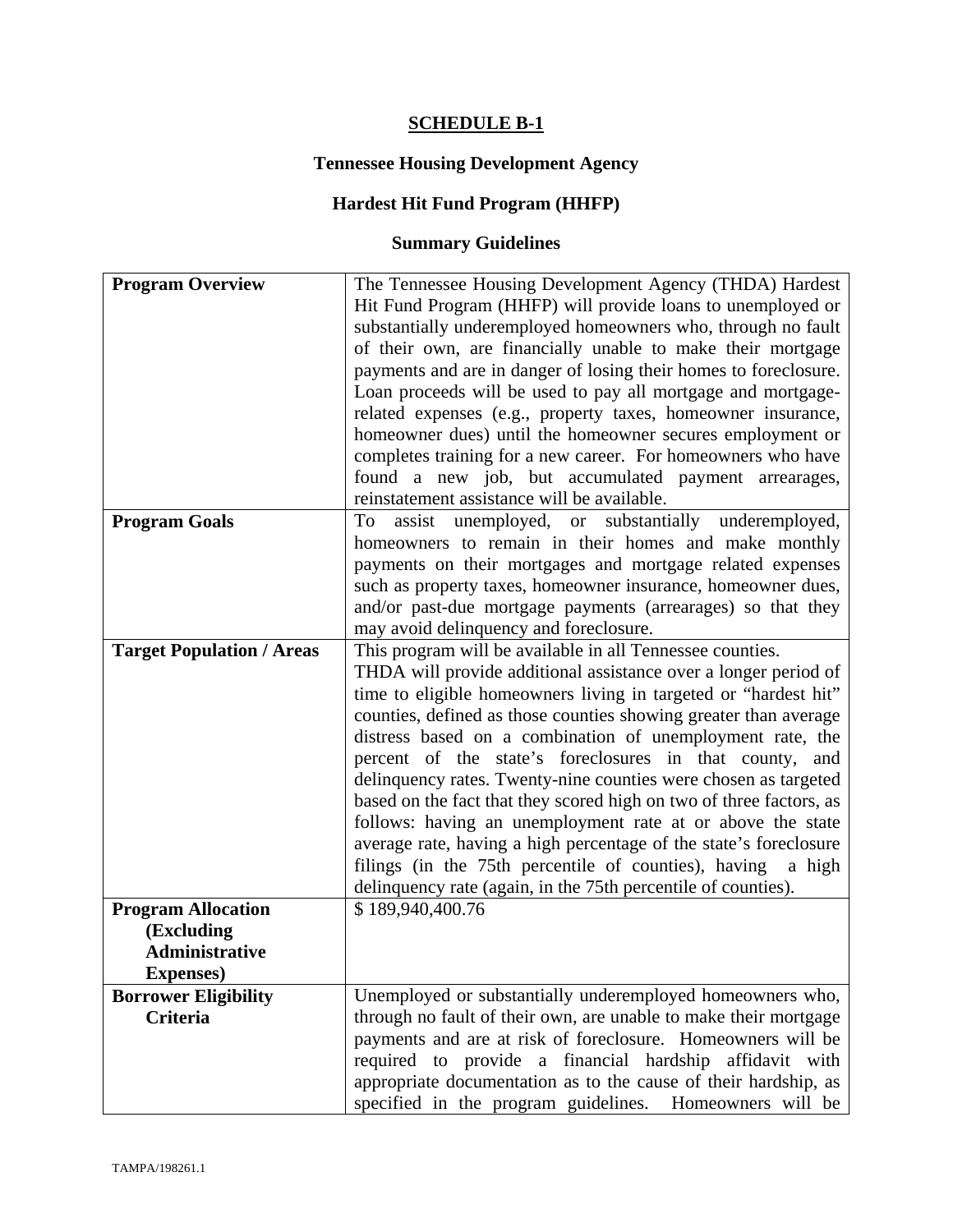|                                                | required to provide continual documentation certifying to their<br>ongoing hardship.                                                                                                                                                                                                                                                         |
|------------------------------------------------|----------------------------------------------------------------------------------------------------------------------------------------------------------------------------------------------------------------------------------------------------------------------------------------------------------------------------------------------|
|                                                | Employed homeowners who have previously been unemployed<br>or substantially underemployed and who are delinquent, but who<br>can resume future payments without additional assistance.                                                                                                                                                       |
|                                                | Substantially underemployed homeowners whose income has<br>been reduced by 30% or more.                                                                                                                                                                                                                                                      |
|                                                | The event or incident which results in unemployment or<br>substantially underemployment must have occurred after<br>January 1, 2008.                                                                                                                                                                                                         |
|                                                | Principal, Interest, Taxes and Insurance >31% of household<br>income after job loss/reduction of income.                                                                                                                                                                                                                                     |
|                                                | Asset test: Borrower must not have >6 months reserves                                                                                                                                                                                                                                                                                        |
|                                                | Borrower must be a low or moderate income homeowner<br>(maximum \$74,980 household income).                                                                                                                                                                                                                                                  |
|                                                | Eligibility for program assistance will be determined primarily<br>by participating foreclosure prevention partners using THDA<br>underwriting criteria stated above.                                                                                                                                                                        |
|                                                | Funds will be allocated on a first come/approved, first served<br>basis.                                                                                                                                                                                                                                                                     |
| <b>Property / Loan Eligibility</b><br>Criteria | Existing single-family homes or condominiums (attached or<br>detached) including manufactured homes on foundations<br>permanently affixed to real estate owned by the borrower.                                                                                                                                                              |
|                                                | Tennessee owner-occupied, primary residences only.                                                                                                                                                                                                                                                                                           |
| <b>Program Exclusions</b>                      | Total Unpaid Principal Balances $> $226,100$                                                                                                                                                                                                                                                                                                 |
|                                                | Manufactured Homes not considered real property                                                                                                                                                                                                                                                                                              |
|                                                | Non-legal U.S. resident                                                                                                                                                                                                                                                                                                                      |
| <b>Structure of Assistance</b>                 | 0%<br>deferred-payment,<br>forgivable,<br>interest,<br>non-recourse,<br>A forgiveness clause will reduce the loan<br>subordinate loan.<br>amount by 20% a year for every year the borrower stays in the<br>home up until 5 years. At the end of 5 years the note will be<br>considered satisfied and THDA will release the lien securing the |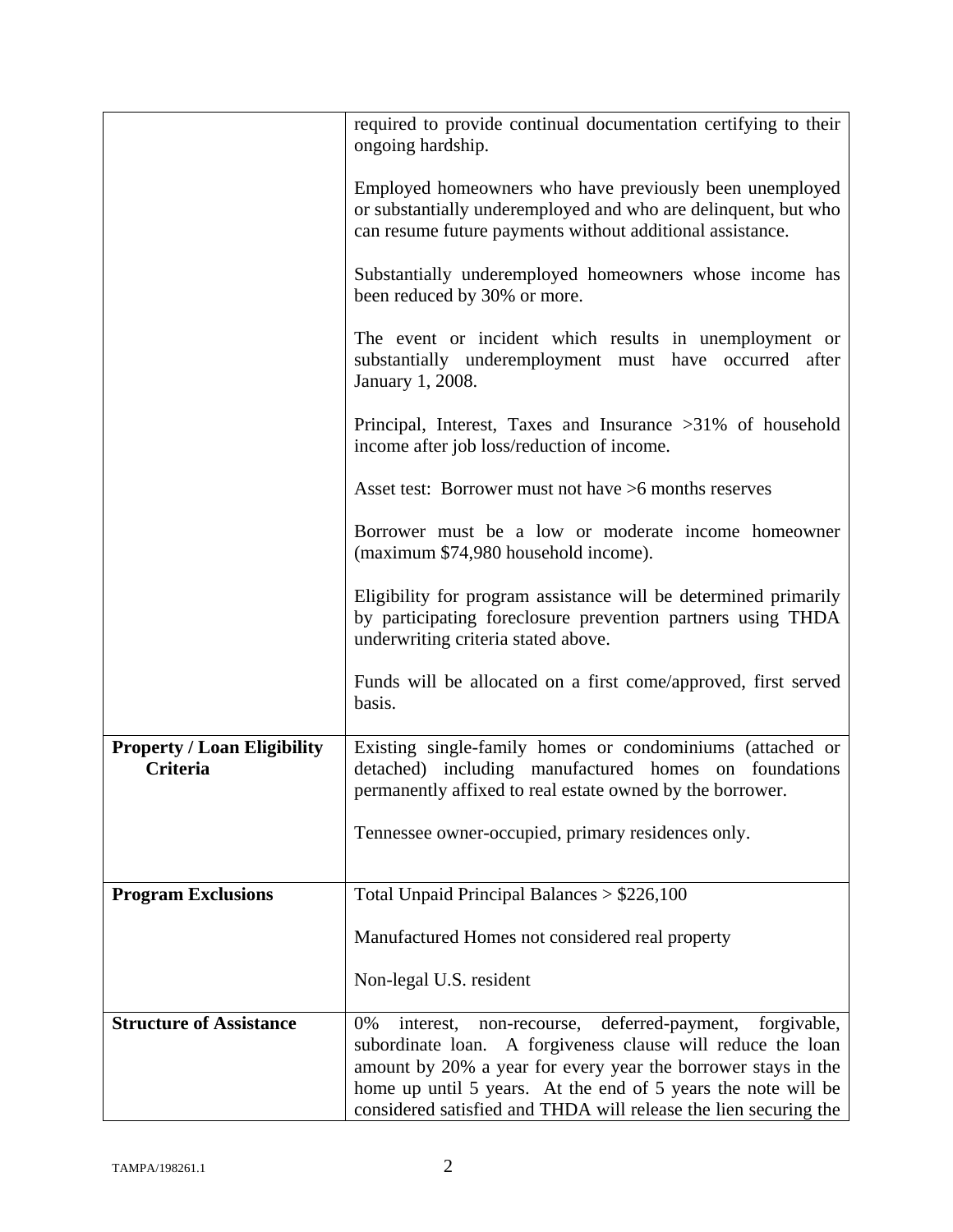|                                  | note.                                                                                                                   |
|----------------------------------|-------------------------------------------------------------------------------------------------------------------------|
|                                  | Loan funds are due and payable if property is sold, refinanced or                                                       |
|                                  | no longer owner occupied and there are sufficient equity                                                                |
|                                  | proceeds available (unless otherwise prohibited under applicable                                                        |
|                                  | federal law).                                                                                                           |
|                                  | All deferred, subordinate mortgages will be evidenced by a                                                              |
|                                  | Home Equity Line of Credit promissory note and secured by a                                                             |
|                                  | deed of trust on the property. Borrowers will be required to sign                                                       |
|                                  | and acknowledge via written agreement indicating the program                                                            |
|                                  | guidelines.<br>Any funds returned according to established program guidelines                                           |
|                                  | will be recaptured and used to assist additional homeowners                                                             |
|                                  | through December 31, 2017. After December 31, 2017, any                                                                 |
|                                  | remaining or recaptured funds will be returned to Treasury.                                                             |
| <b>Per Household Assistance</b>  | Maximum amount available per homeowner:                                                                                 |
|                                  | Standard benefit counties: \$20,000 up to 12 months                                                                     |
|                                  |                                                                                                                         |
|                                  | Targeted benefit counties: \$25,000 up to 18 months                                                                     |
|                                  |                                                                                                                         |
|                                  | There is no maximum monthly payment amount; however,                                                                    |
|                                  | total loan amount cannot exceed applicable benefit.                                                                     |
| <b>Duration of Assistance</b>    | Homeowners may receive assistance up to a maximum of 12 or                                                              |
|                                  | 18 months (depending on county). Should a homeowner                                                                     |
|                                  | become reemployed within the applicable period, the                                                                     |
|                                  | homeowner may continue receiving assistance for up to an                                                                |
|                                  | additional 2 months after reemployment. Additionally, if a                                                              |
|                                  | homeowner becomes reemployed within the applicable period                                                               |
|                                  | and the homeowner's mortgage payment exceeds 31% of their                                                               |
|                                  | current income, they are eligible for continued assistance.                                                             |
|                                  |                                                                                                                         |
| <b>Estimated Number of</b>       | Any reinstatement assistance shall be made in one payment.<br>13,500 homeowners over the next 4-5 years with an average |
| Participating                    | loan amount of \$14,000. Recaptured funds will be recycled and                                                          |
| <b>Households</b>                | used for additional homeowners which could extend the                                                                   |
|                                  | program until as late as December 31, 2017.                                                                             |
| <b>Program Inception /</b>       | Program began serving the targeted, hardest hit counties January                                                        |
| <b>Duration</b>                  | On March 1, 2011 the Standard benefit counties<br>1, 2011.                                                              |
|                                  | became eligible for the program. Program is expected to run                                                             |
|                                  | until December 31, 2015, but will continue until all funds are                                                          |
|                                  | exhausted. Recaptured funds will be recycled and used for                                                               |
|                                  | additional homeowners which could extend the program until as                                                           |
|                                  | late as December 31, 2017.                                                                                              |
| <b>Program Interactions with</b> | None                                                                                                                    |
| <b>Other HFA Programs</b>        |                                                                                                                         |
| <b>Program Interactions with</b> | Borrowers can receive HAMP assistance (including UP program                                                             |
| <b>HAMP</b>                      | assistance) prior to or after receiving Hardest Hit Fund                                                                |